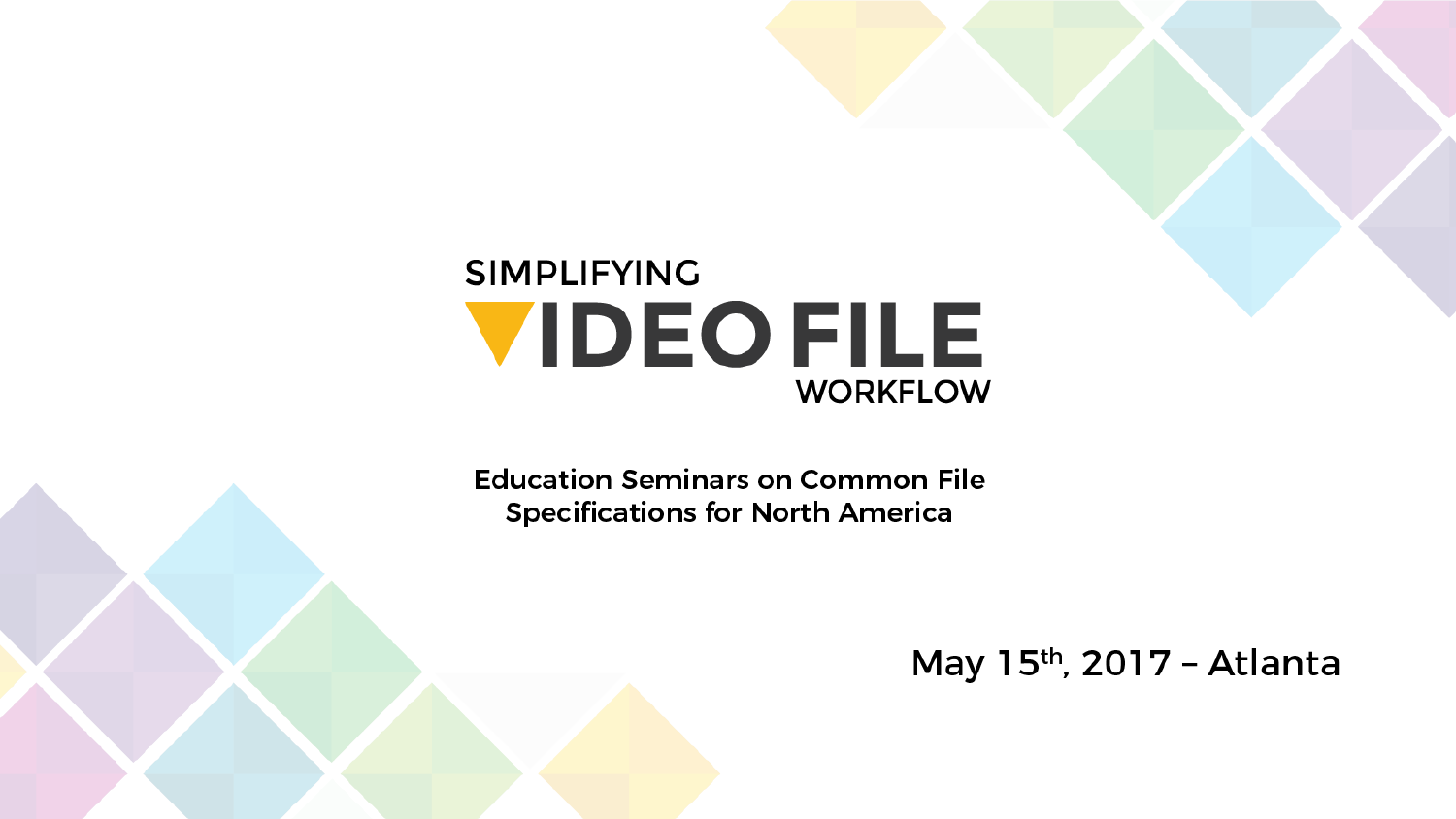

### Michael Koetter SVP, Digital Media Systems Turner

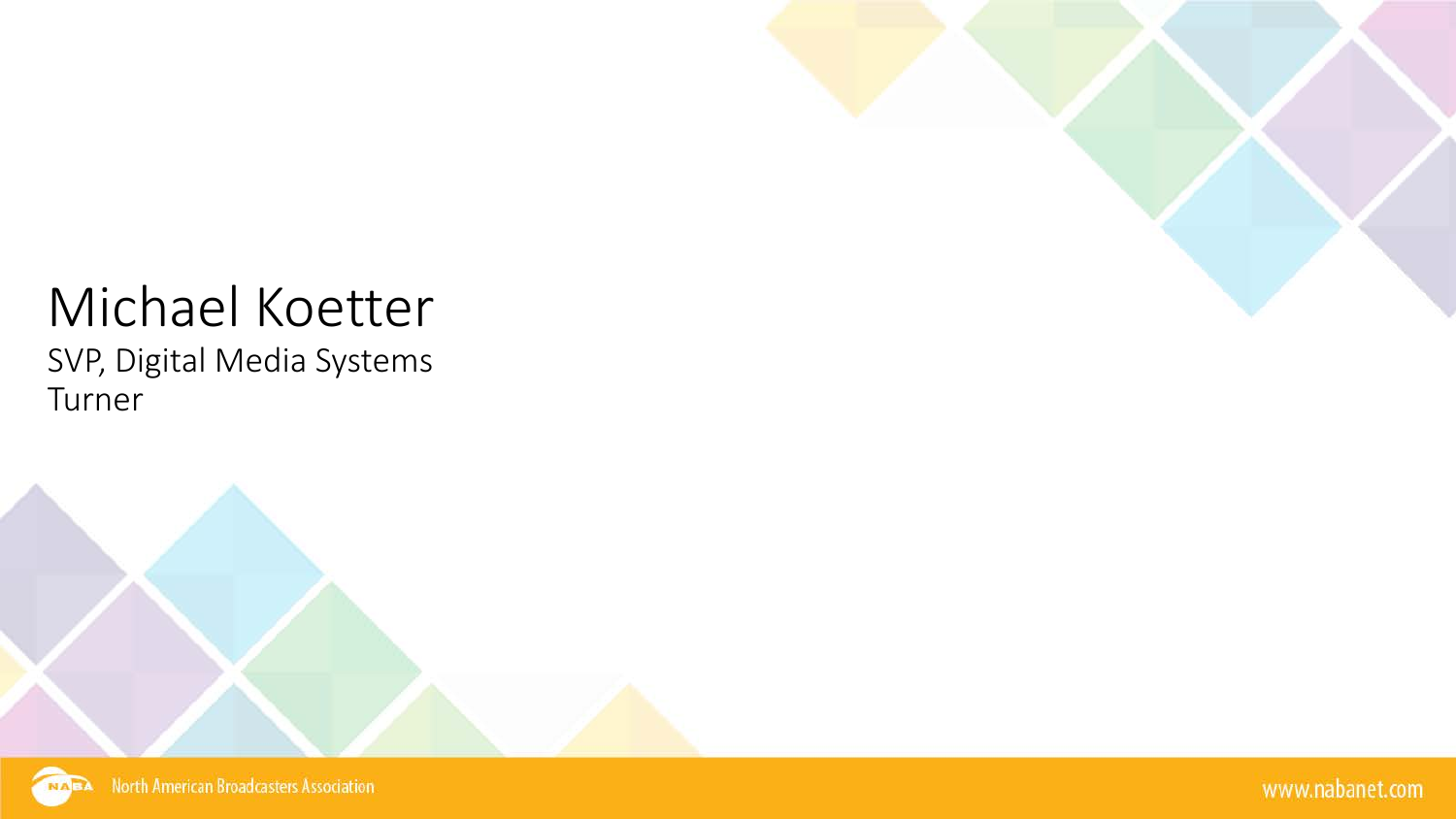# Content Supply Chain Challenges @ Turner

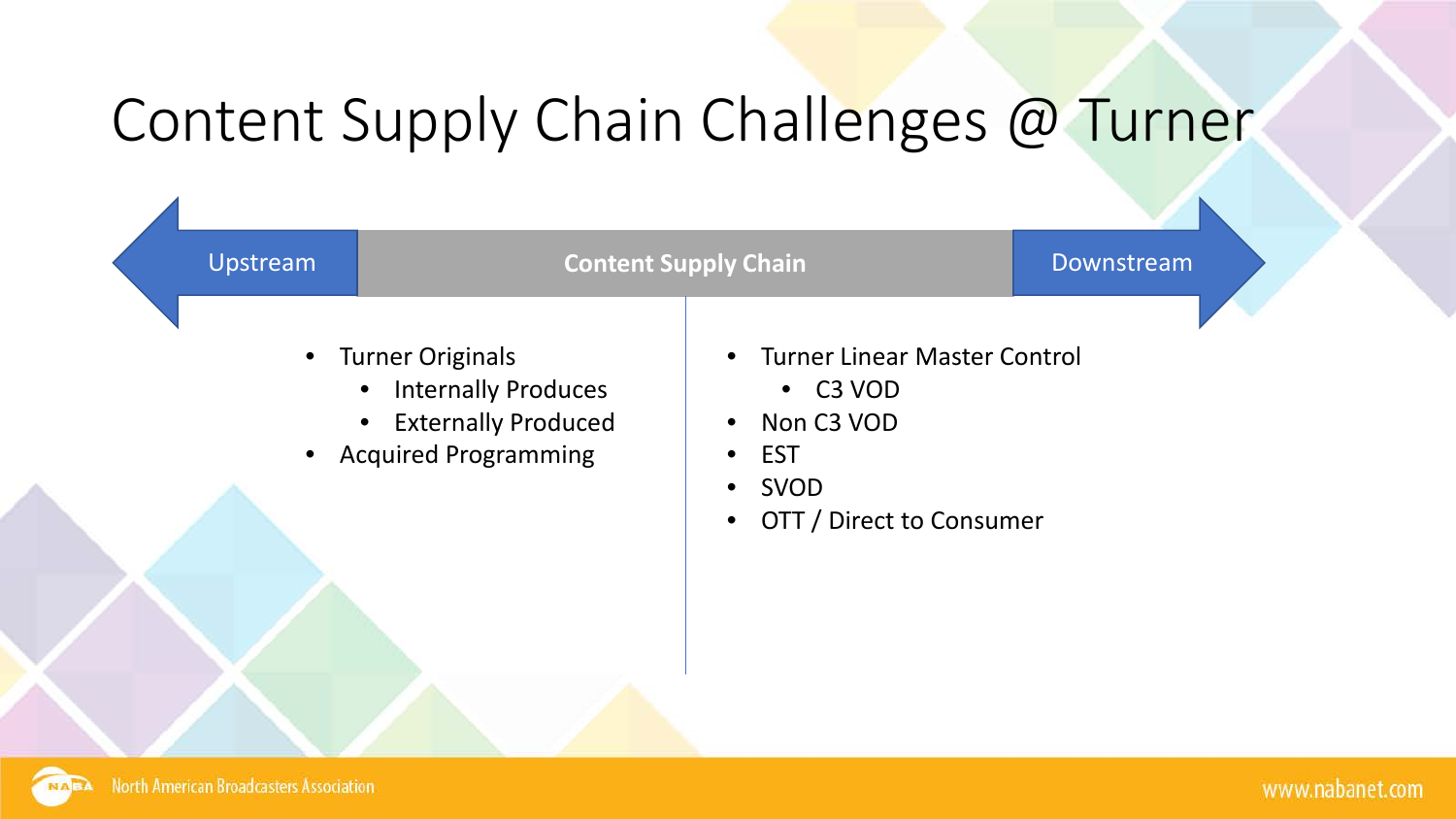

#### **We often find distribution masters out of compliance with our delivery specification.**

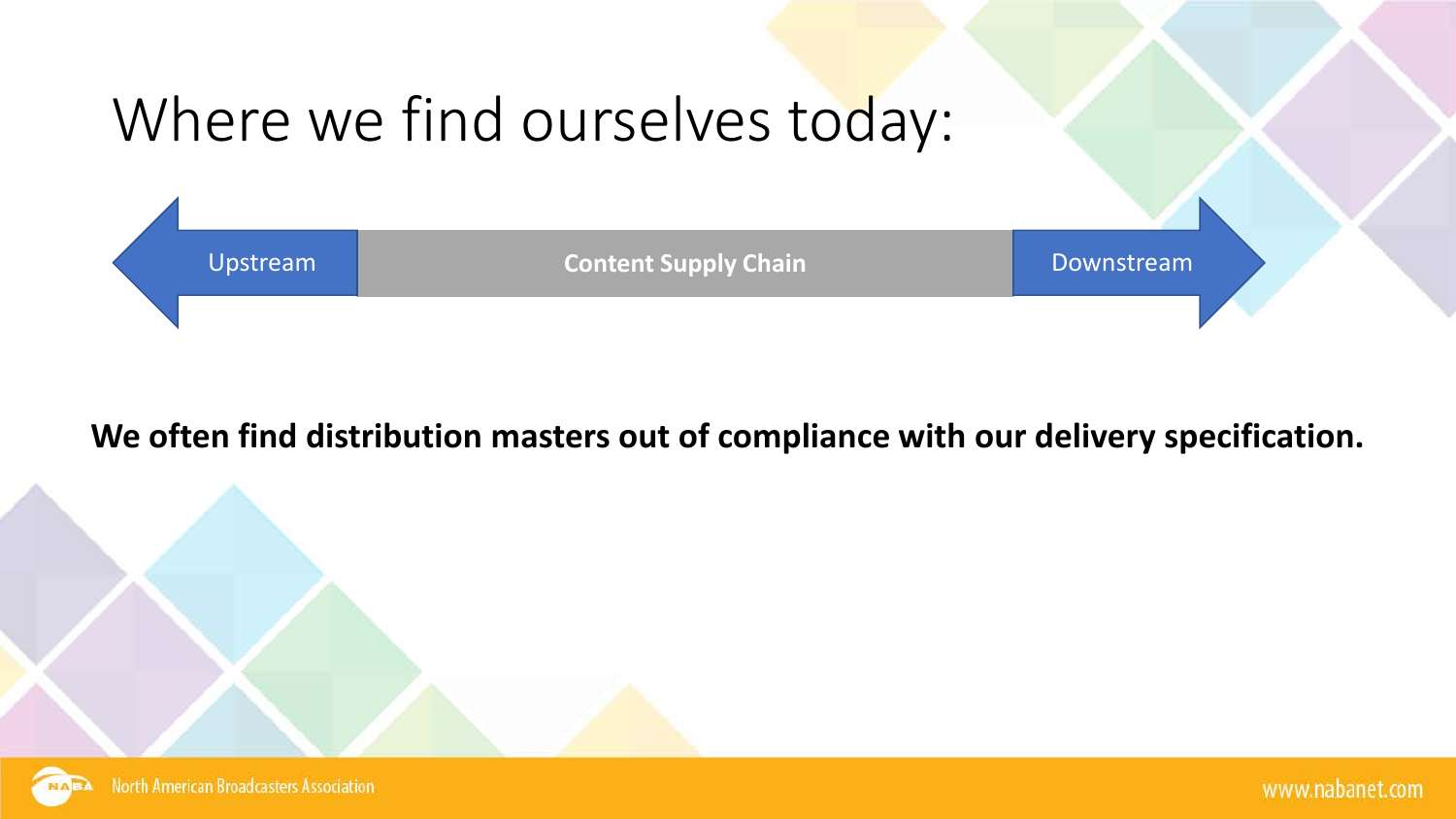

#### **We often find distribution masters out of compliance with our delivery specification.**

So we fix them in post…

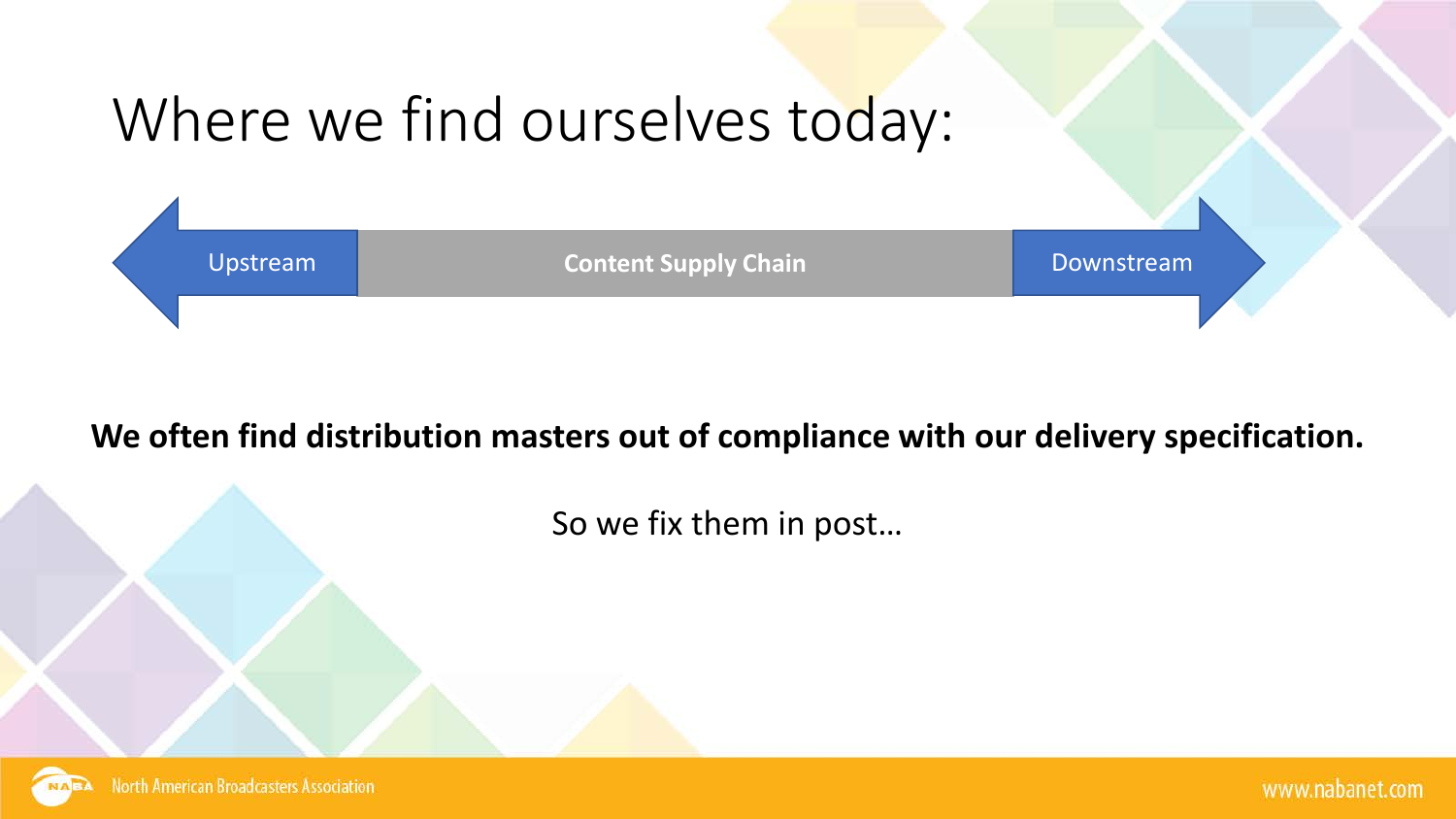

#### **We often find distribution masters out of compliance with our delivery specification.**

So we fix them in post… And we create "craft transcodes" to fix their issues…

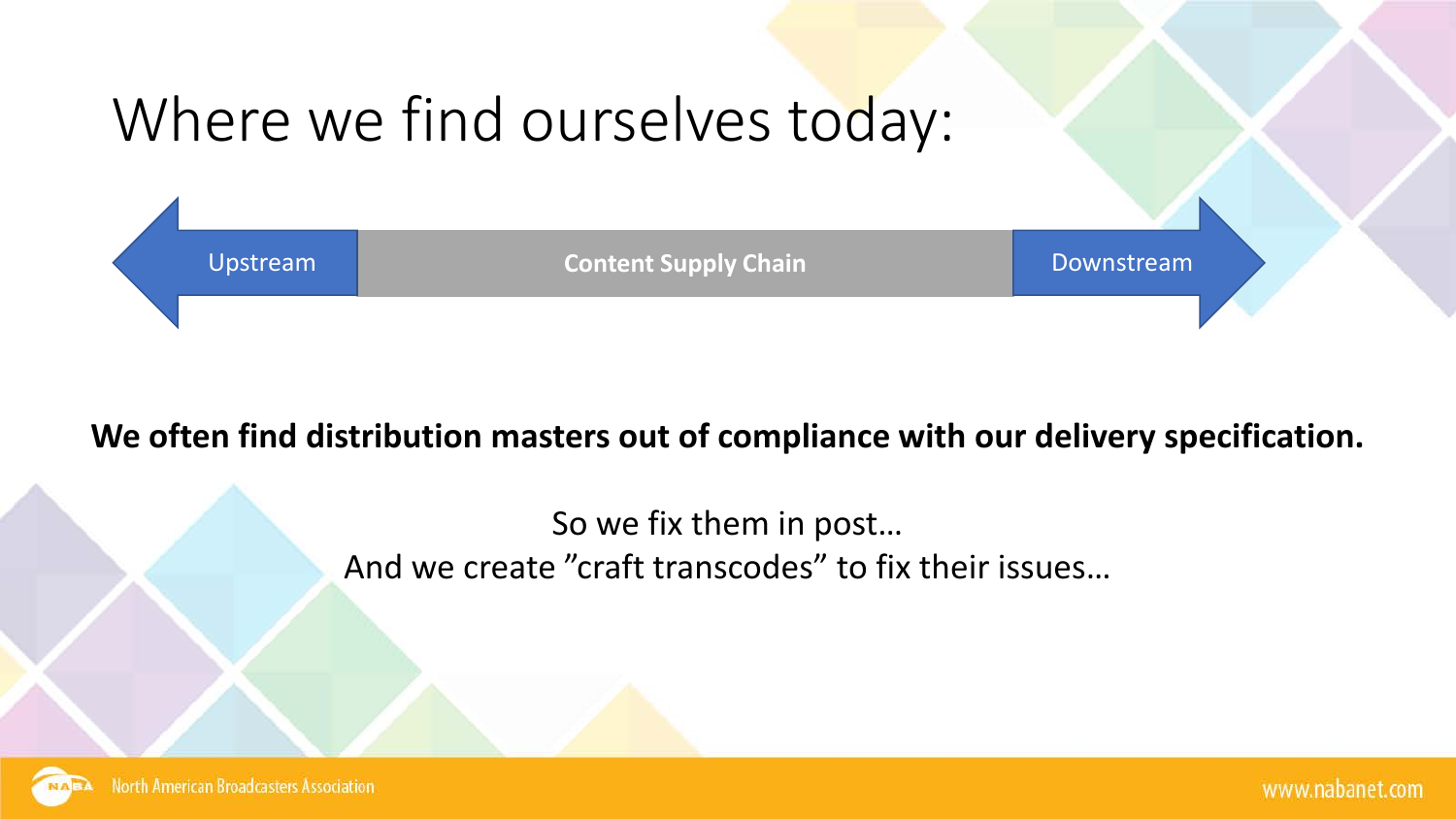

#### **We often find distribution masters out of compliance with our delivery specification.**

So we fix them in post… And we create "craft transcodes" to fix their issues… And we sometimes let mistakes slip into air…

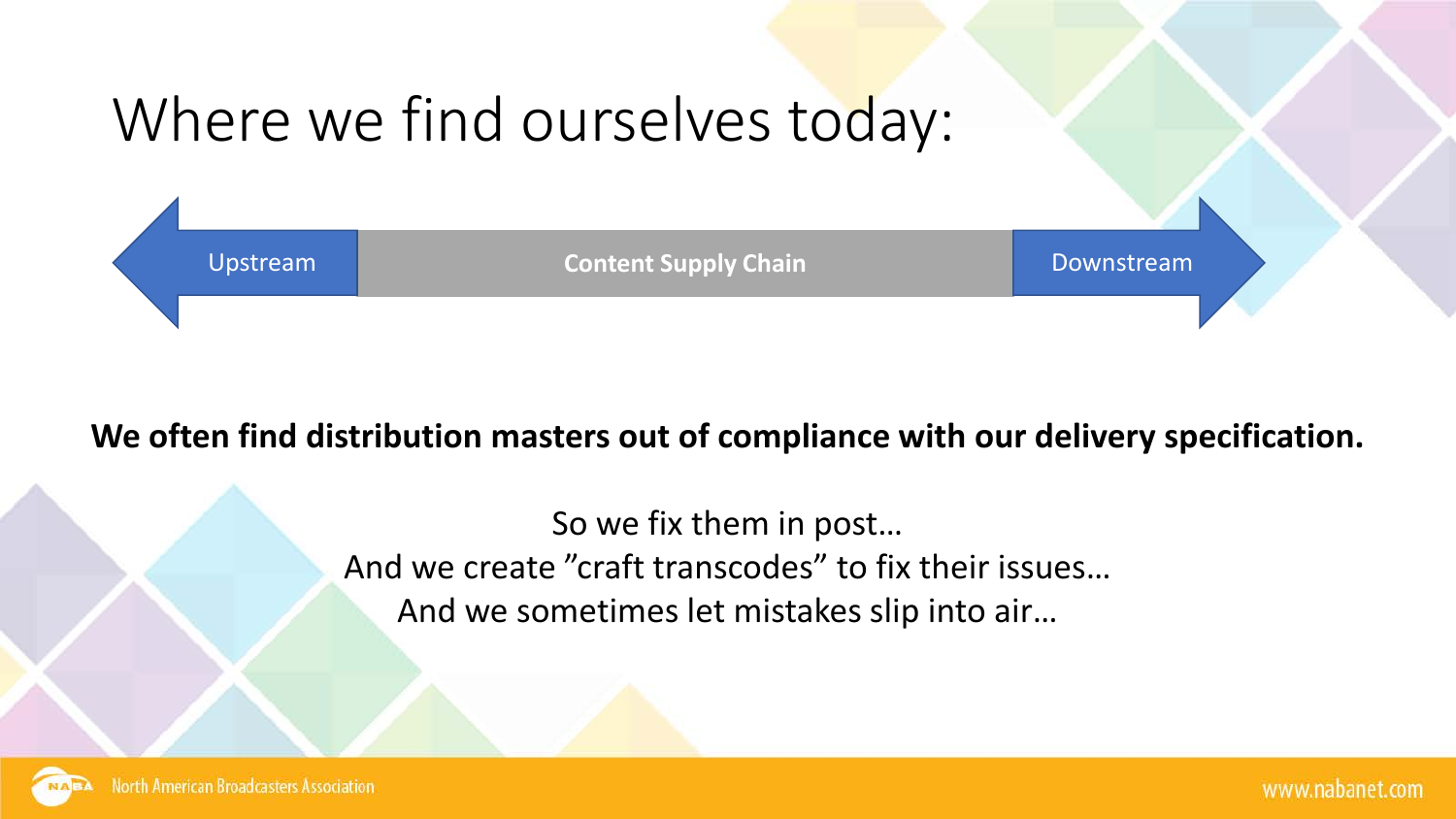

#### **We often find distribution masters out of compliance with our delivery specification.**

So we fix them in post… And we create "craft transcodes" to fix their issues… And we sometimes let mistakes slip into air… And we get charged re-delivery fees by SVOD companies…

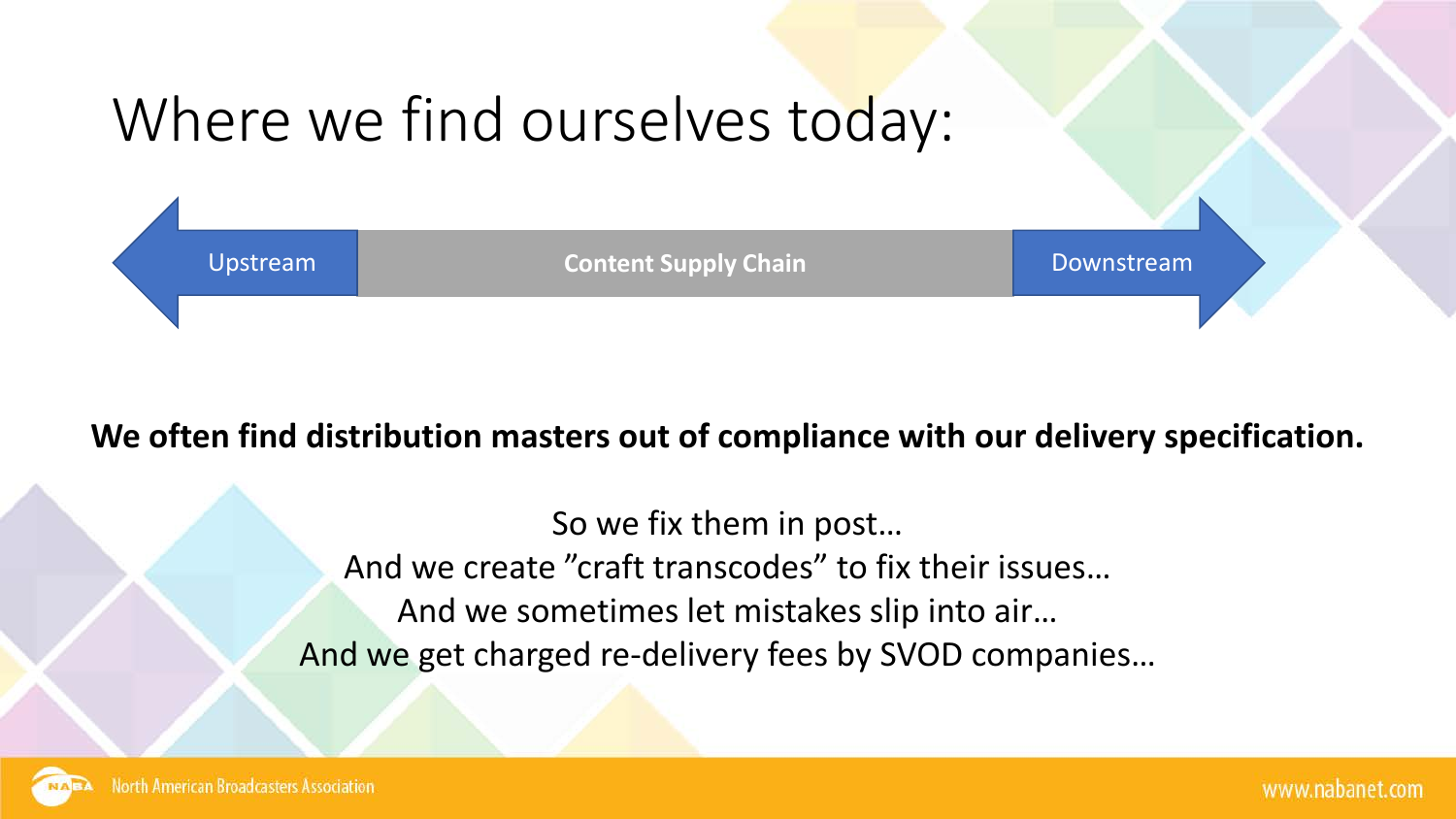

#### **We don't have a true master that can service all of our current businesses.**

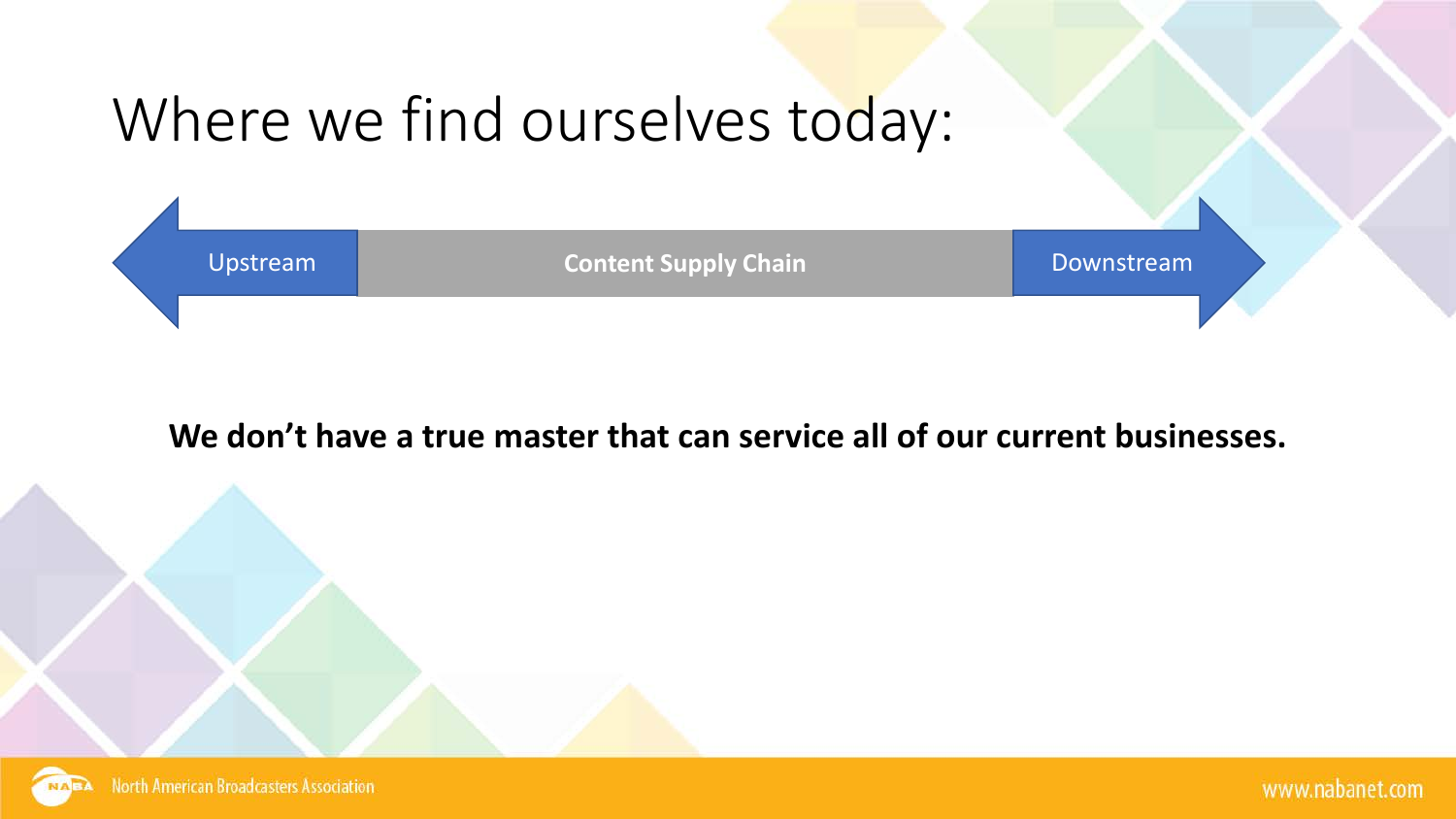

#### **We don't have a true master that can service all of our current businesses.**

So we endlessly reprocess distribution masters to meet specific requirements…  $\setminus$ 

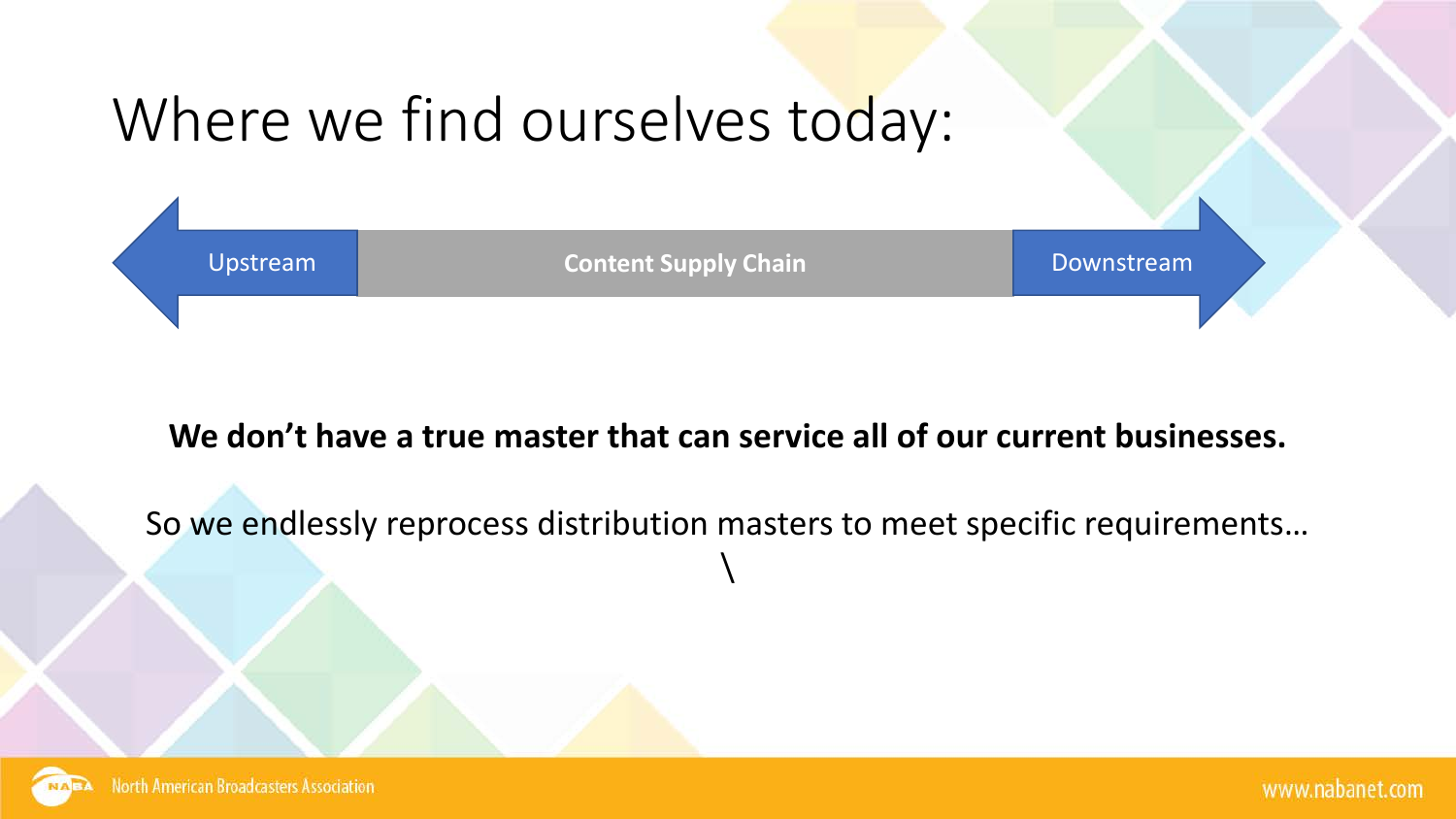

#### **We don't have a true master that can service all of our current businesses.**

So we endlessly reprocess distribution masters to meet specific requirements… And we back progressive digital formats out of interlaced air copy…

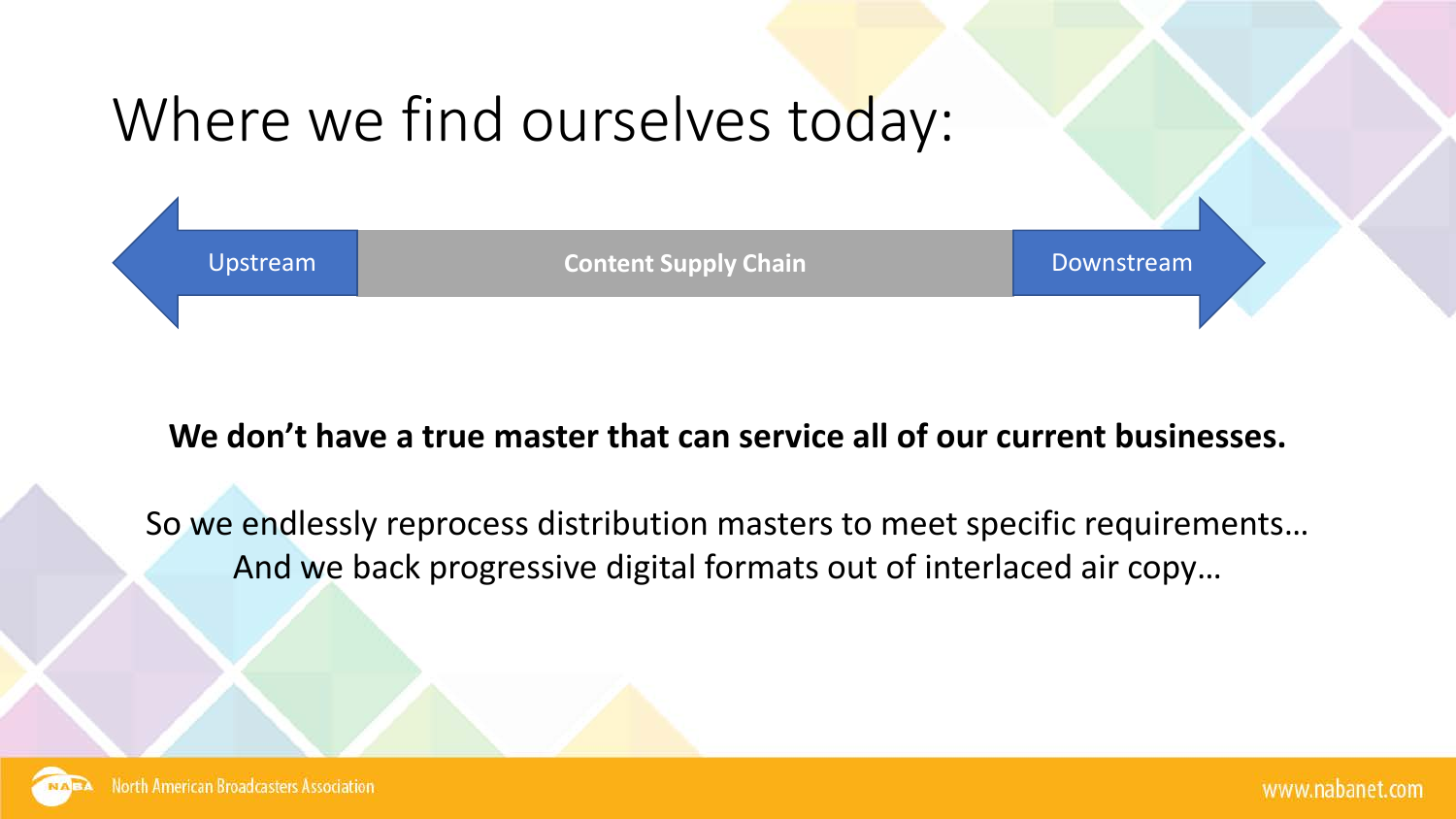

#### **We don't have a true master that can service all of our current businesses.**

So we endlessly reprocess distribution masters to meet specific requirements… And we back progressive digital formats out of interlaced air copy… And we duplicate systems all over the world to manage regionalized content…

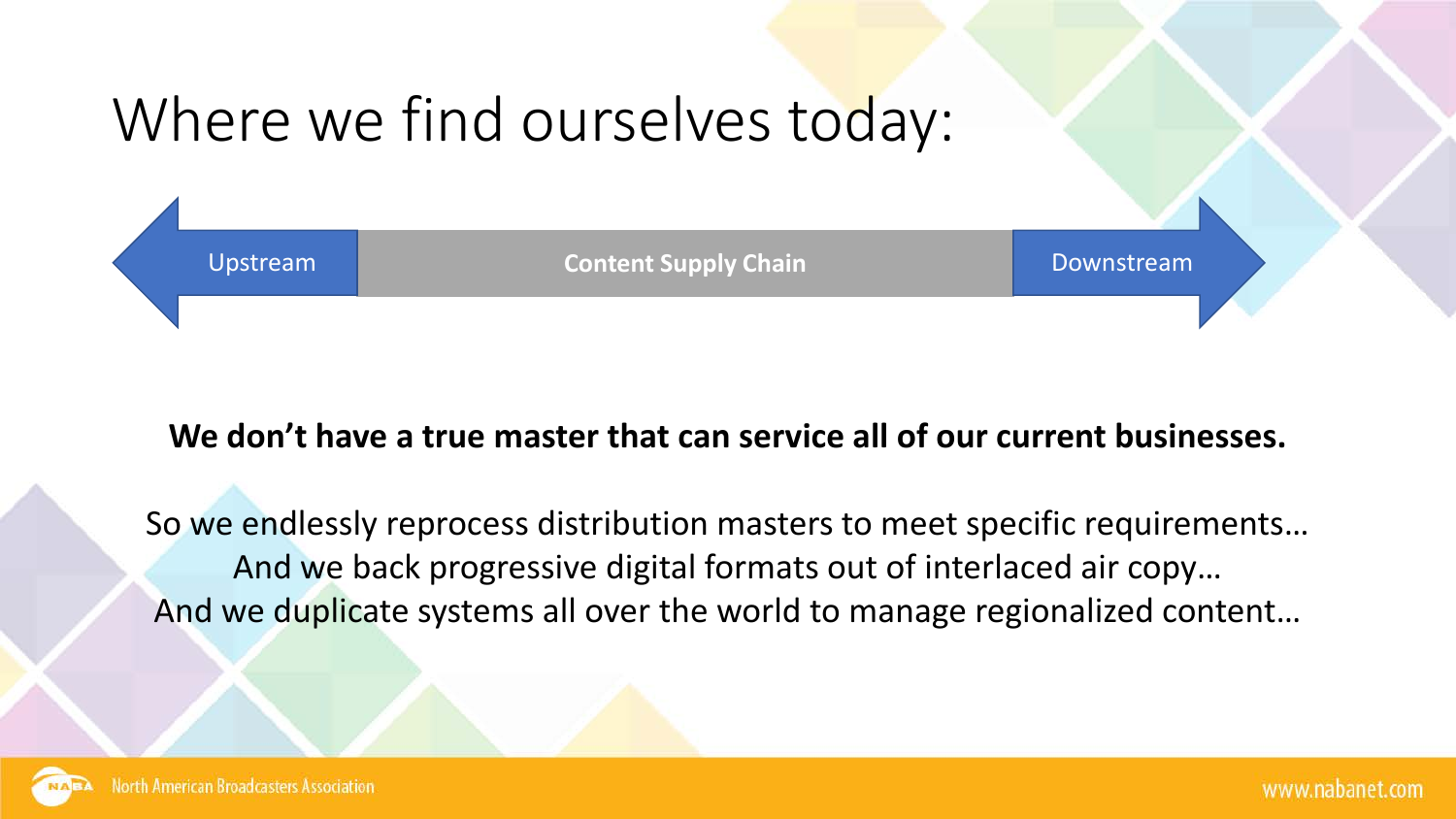# The 8 Wastes of LEAN

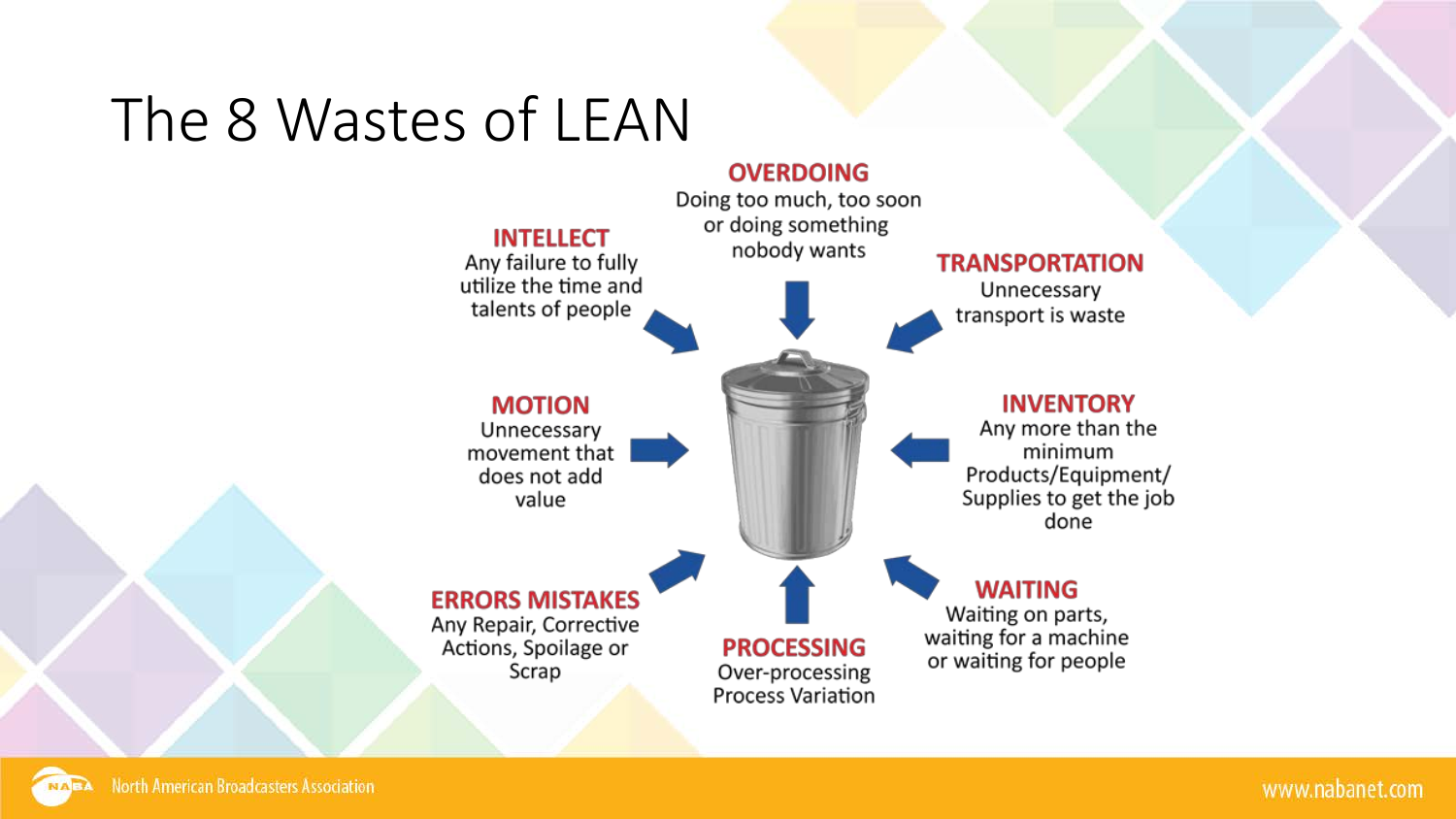## The 8 Wastes of LEAN

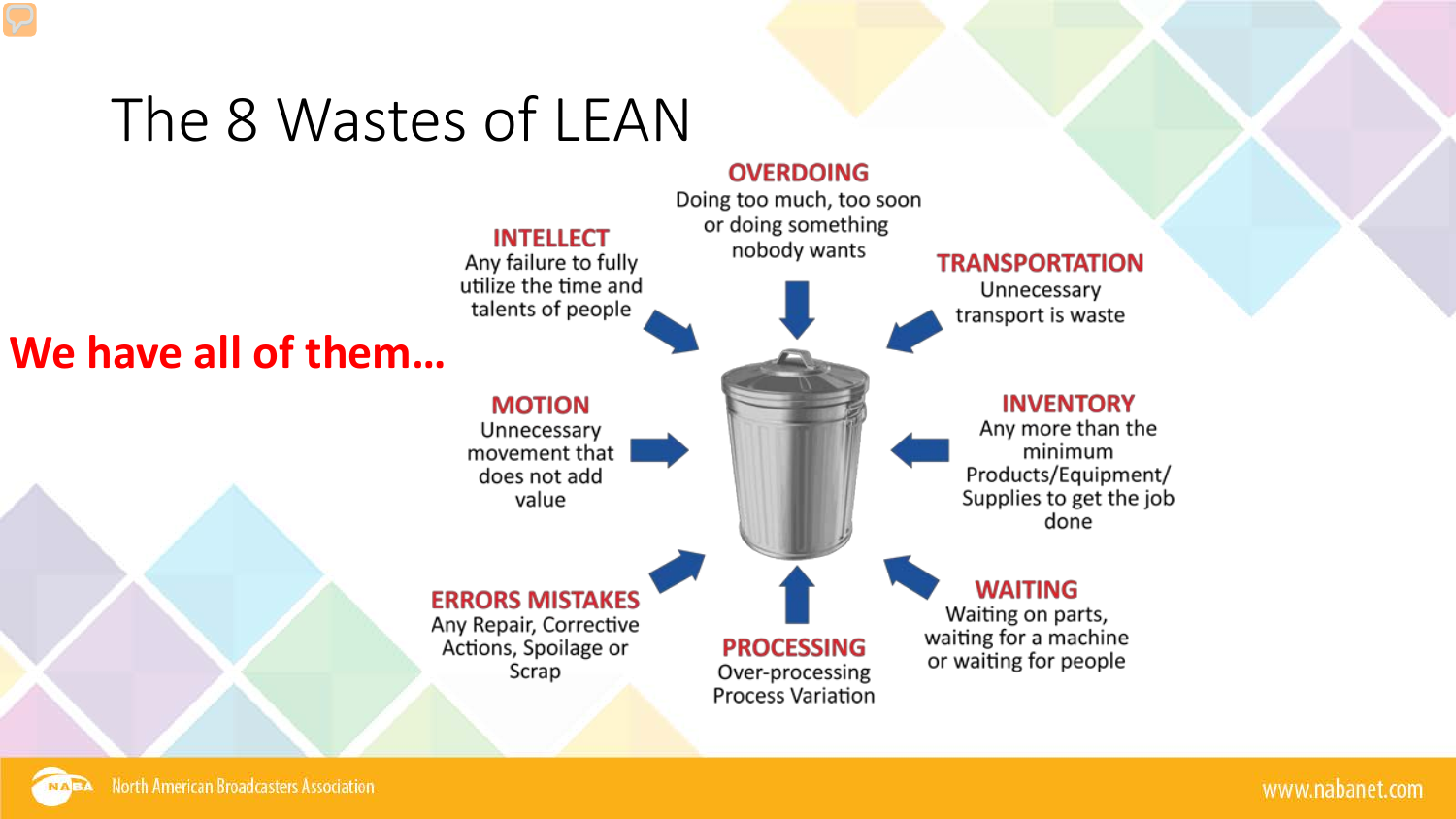

North American Broadcasters Association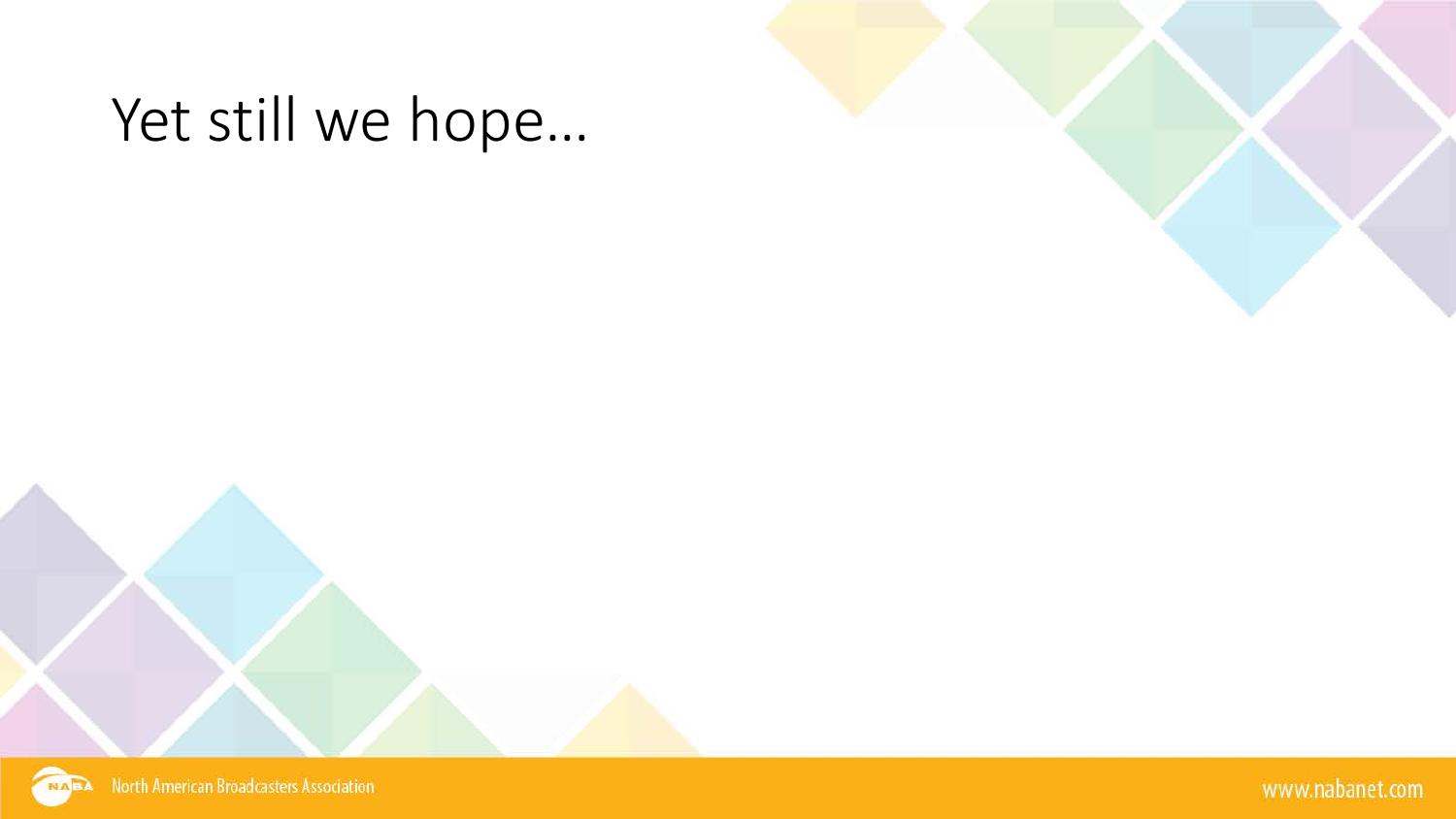## **We'd like to higher quality inputs to our supply chain, with less correction required downstream.**



**North American Broadcasters Association**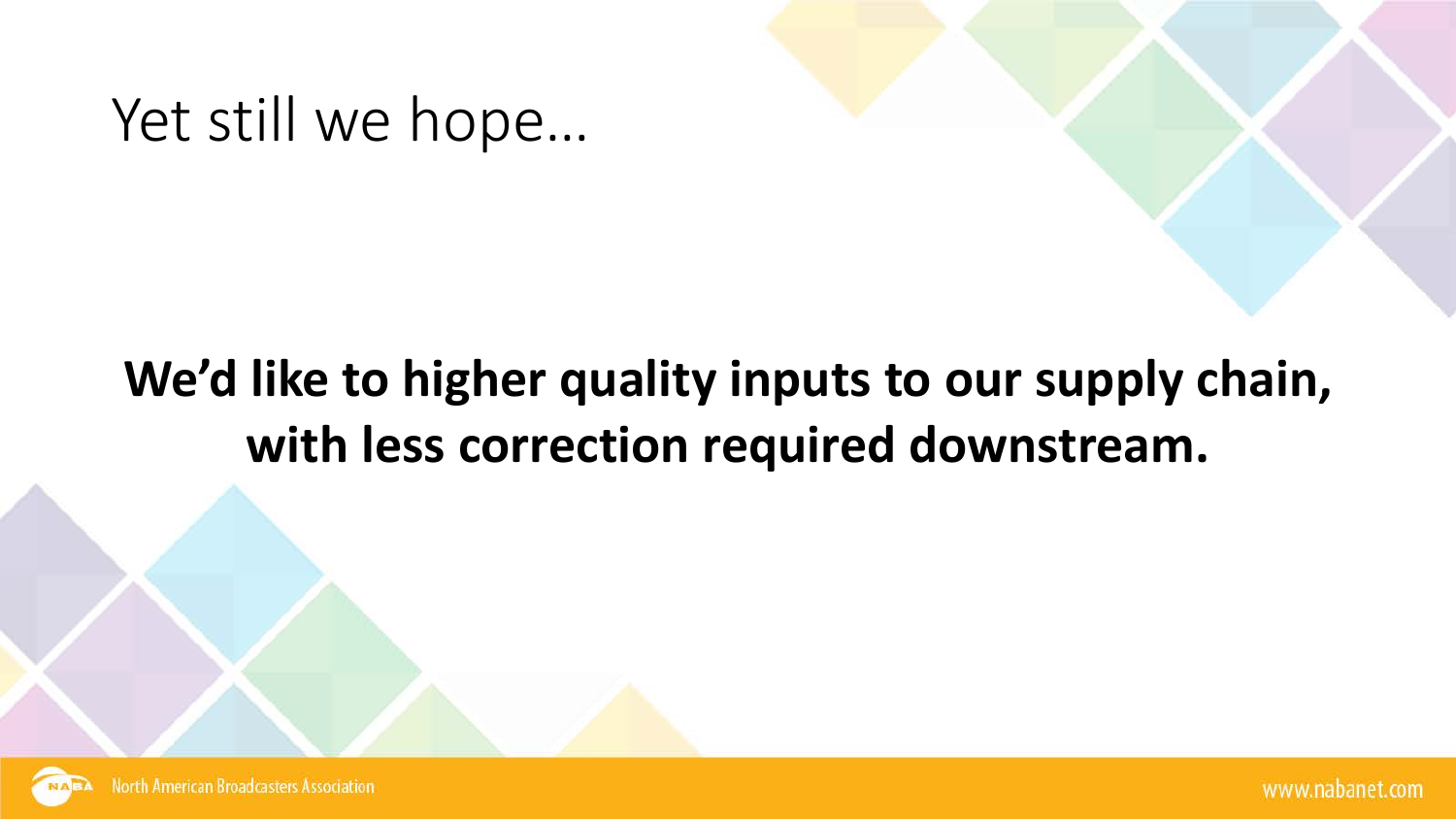## **We'd like to be able to trust our masters enough to fully automate content processing, with few variants in the processing workflows accommodating for inconsistencies in our library.**

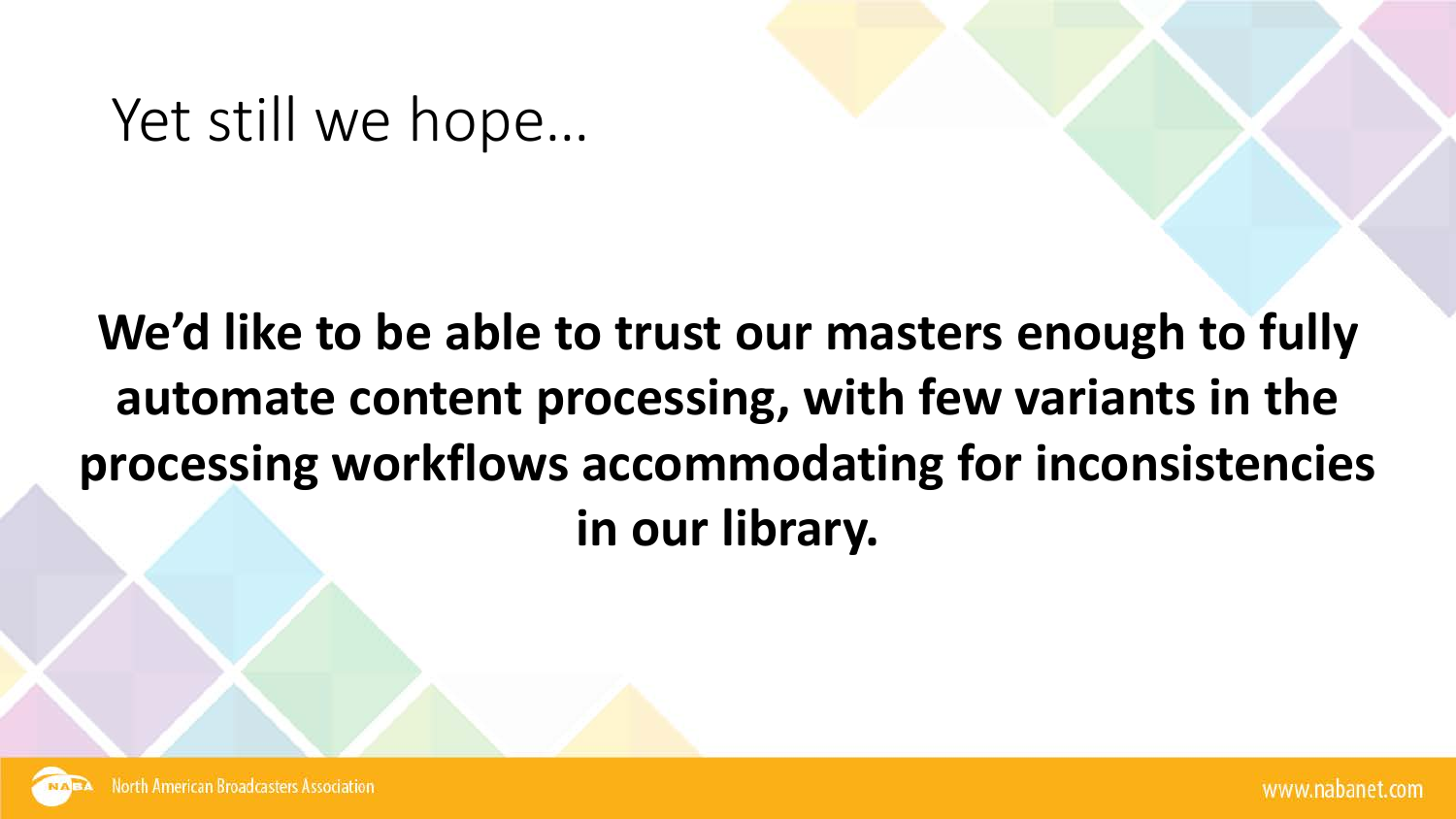## **We'd like to establish a truly global master that can store media efficiently while servicing all platforms, products and markets without rework.**

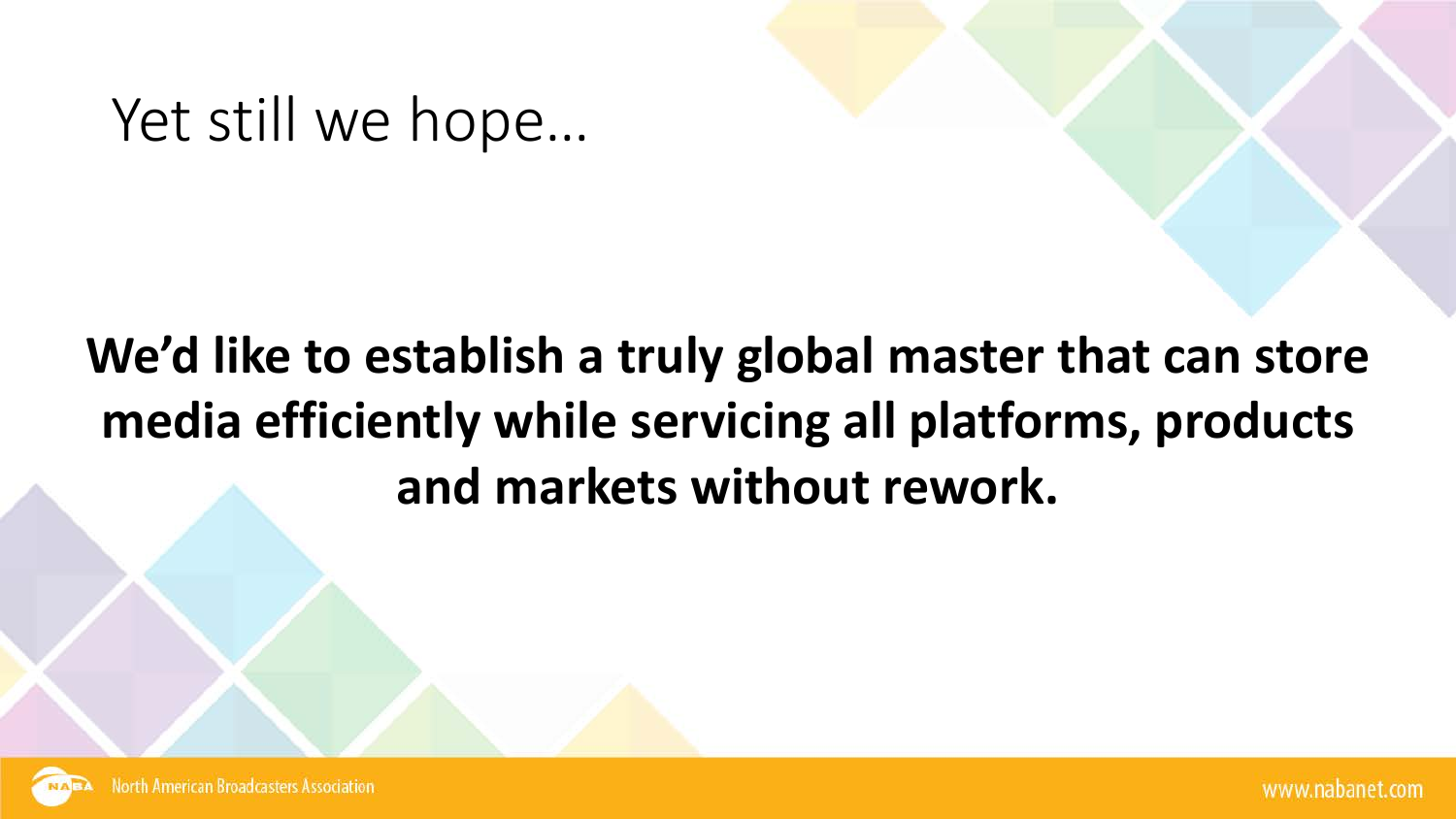## **We'd like to produce "play ready" distributions from our supply chain that will be accepted in more monetization systems.**